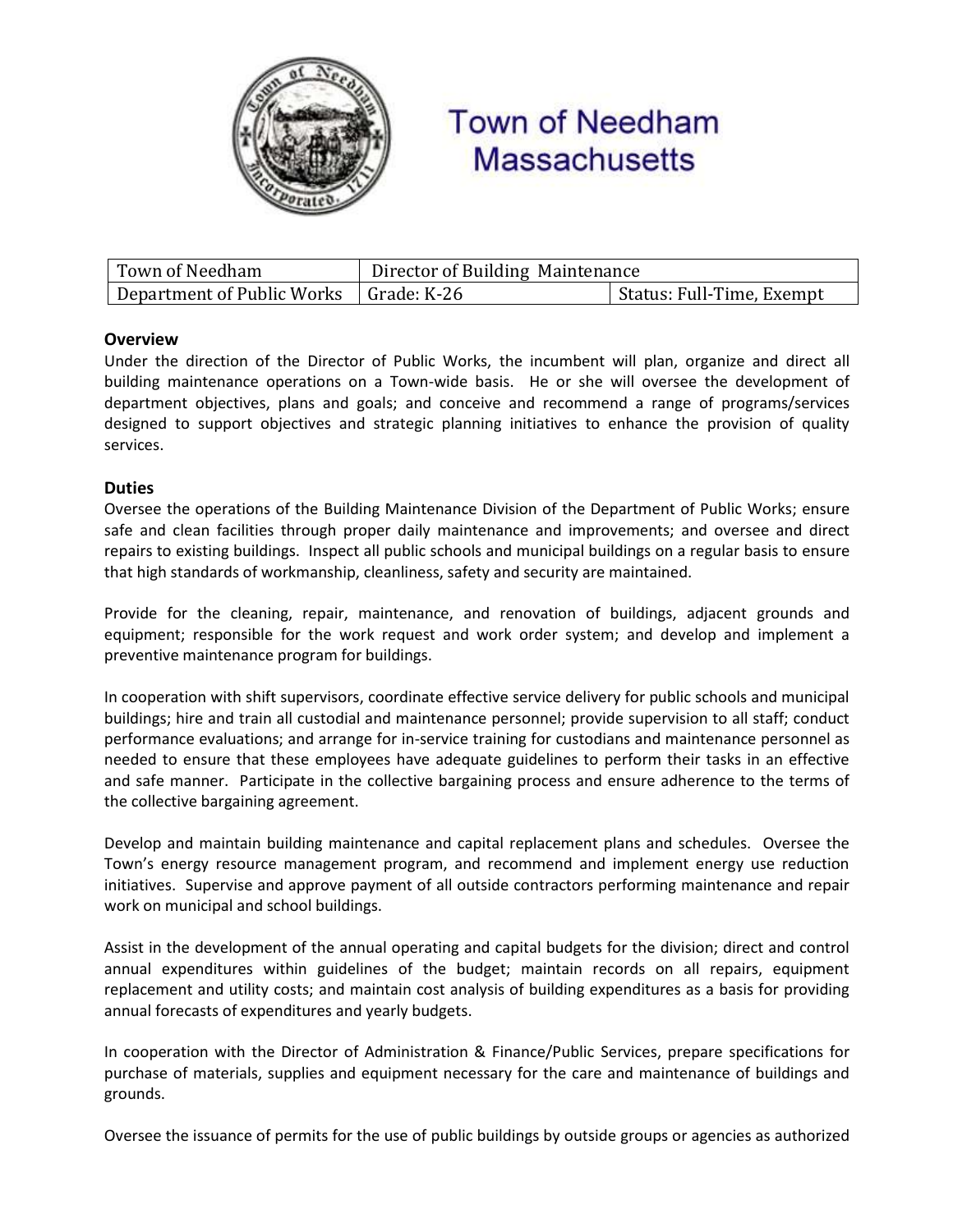by user agencies policy, and ensure that permit holders adhere to all appropriate policies, procedures and regulations.

Provide services on an emergency basis 24 hours per day; endeavor to improve the services the division provides for building users and occupants; and perform related duties as required.

Serve on or participate with health and safety committees, the Permanent Public Building Committee, The Local Emergency Planning Committee, and/or other Town boards and committees; serve as the School Department's Local Education Authority with regard to AHERA federal regulations; and serve as the Town's ADA Officer with regard to facility/infrastructure compliance

Meet regularly with Superintendent of Schools, Town Manager, School principals and other administrators and department managers to receive input for Town-wide plans, programs and coordination of services.

Maintain current knowledge of profession through peer association and attendance at seminars, meetings, etc.; meet with staff to provide information and to respond to questions; and perform other related duties as required.

The essential functions or duties listed are intended as illustrations of various types of work that is performed. The omission of specific statements of duties does not exclude them from the position if the work is similar, related or a logical assignment to the position. The position functions as a part of the overall municipal team to ensure effective and efficient municipal operations

#### **Basic Knowledge:**

Position requires knowledge of plant operations, maintenance and general building construction equivalent to completion of four years of college in related field. Incumbent must be able to respond to the requirements of the various jurisdictions with a clear understanding of School Department and Town-wide priorities. Strong communication skills required.

## **Required Credential:**

Must be CORI and fingerprint certified

## **Preferred Credential:**

- Construction supervisor's license.
- MCCPO purchasing and public bidding certificate.

#### **Experience**

Position requires five to seven years of related experience in building maintenance and repair, including in a supervisory capacity, as well as knowledge of building codes, heating, ventilation and air conditioning, asbestos abatement, integrated pest management and hazardous materials requirements.

#### **Independent Action:**

Incumbent develops short and long range plans and objectives for facility maintenance on a Town-wide basis, regularly conferring with the Town Manager, Superintendent of Schools, School principals, Director of Design and Construction, department managers, and boards and committees.

## **Supervisory Responsibility**

Directly and indirectly supervises more than 50 employees. Supervisory activities include: establishing work procedures and performance standards; providing ongoing professional development and